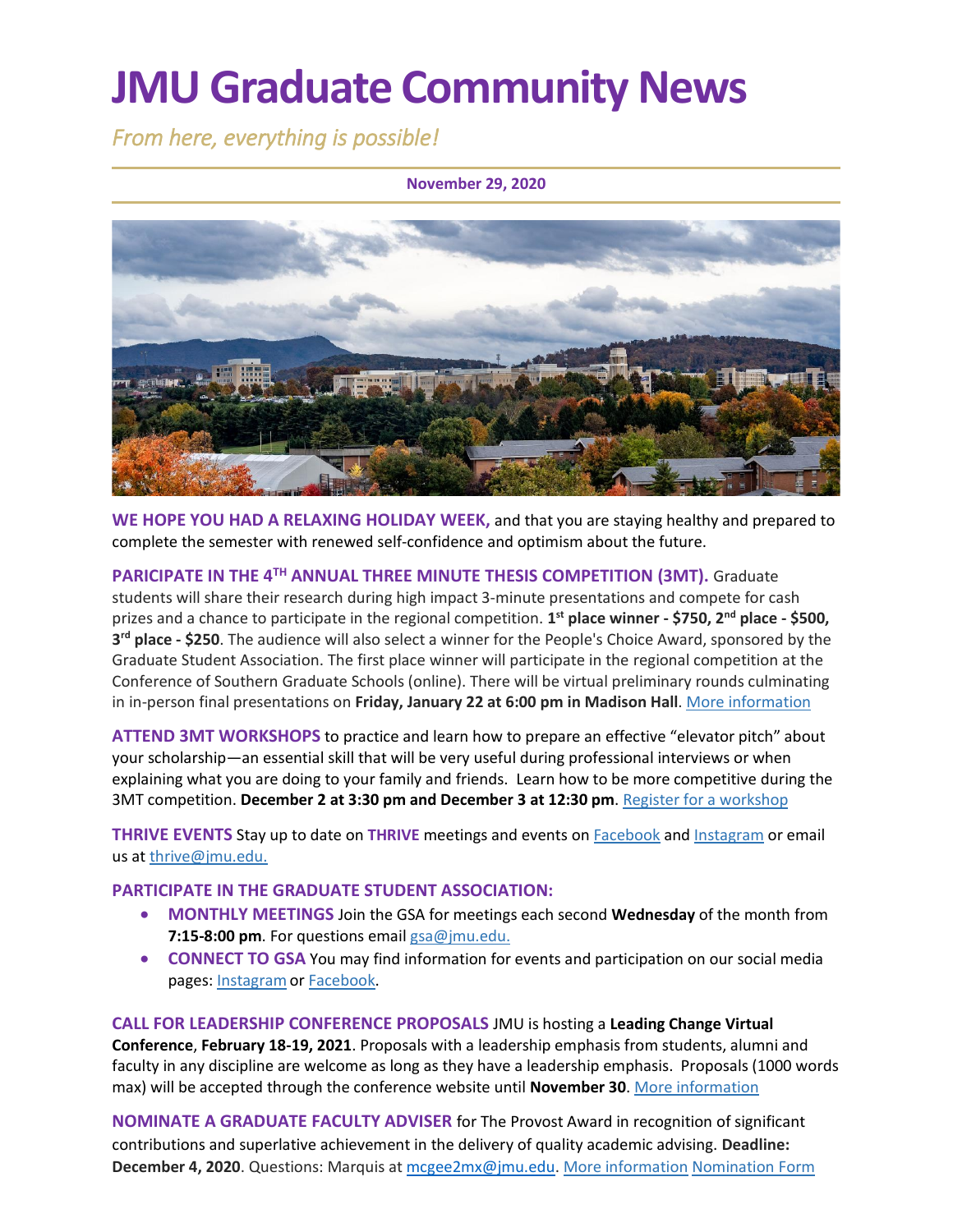**VIRGINIA SEA GRANT GRADUATE RESEARCH FELLOWSHIPS** are open to full-time graduate students in any discipline who are addressing issues relevant to Virginia communities related to coastal and marine resources. Graduate students studying natural or social sciences, engineering and design, policy and legal analysis, architecture, business, education, or arts and humanities are encouraged to apply. Fellowship provides up to \$40,000 per year for two years and professional development opportunities. **Application deadline: December 16, 2020 at 5:00 pm**[. More information](https://vaseagrant.org/fellowship-research-funding/fellowships/research-fellowships/virginia-sea-grant-graduate-research-fellowships-2/?utm_source=VASG+Newsletter&utm_campaign=a215045299-EMAIL_CAMPAIGN_2019_10_02_05_31_COPY_01&utm_medium=email&utm_term=0_b691fb6d5b-a215045299-455757025)

**UREC AND UNIVERSITY PARK** continues to operate this semester to provide the opportunities for you to maintain your personal fitness/wellness and manage stress during these challenging times! More [Information](https://www.jmu.edu/recreation/covid19/index.shtml)

**LOOKING FOR A CAMPUS JOB?** Thirty-One student positions and six wage positions are currently posted on [Joblink.](https://joblink.jmu.edu/)

### Upcoming Events

**TWILIGHT OF DEMOCRACY?** The "Democracy in Peril" will host Pulitzer Prize-winning journalist Anne Applebaum will discuss her recent book, "Twilight of Democracy," in which she discusses how many of her friends and family embrace extreme nationalism, conspiracy theories and authoritarianism. Where are we and where are we going? **Tuesday, December 1, 12 noon- 1:30 pm via Zoom**. Register [here.](https://us02web.zoom.us/meeting/register/tZckcOCuqj4jG92SZKrZiJXsdlo9t5eoo3ep) You must have an active Zoom account to register. After registering, you will receive a confirmation email containing information on how to join the meeting.

**IT'S A WONDERFUL LIFE.** Take a break from studying and come enjoy a movie in the Lower Drum at Festival! LiveSafe app and masks are required to enter. **Tuesday, December 8, 6:30 – 8:30 pm**. Festival Lower Drum. Contact Emilee Jones at [jones2es@jmu.edu](mailto:jones2es@jmu.edu) or 540-568-7892.

**ELF MOVIE.** Take a break enjoy a movie in the Lower Drum at Festival! LiveSafe app and masks are required to enter. **Tuesday, December 9, 6:30 – 8:30 pm**. Festival Lower Drum. Contact Emilee Jones at [jones2es@jmu.edu](mailto:jones2es@jmu.edu) or 540-568-7892.

**TRY WHITEWATER KYAKING AT UREC!** This is your chance to try out a whitewater kayak in the UREC pool! No previous experience is necessary. Our instructors will introduce you to kayak strokes and teach you how to exit the kayak if you flip over. If you have experience and want to practice your kayak roll, they can assist you with that as well. Registration for this program closes 1 hour before the start time. **Thursday, December 10, 8:00-9:45 pm**. Learn more and sign up on [URECregister.jmu.edu!](https://urecregister.jmu.edu/) Contact Guy de Brun at [debrungb@jmu.edu](mailto:debrungb@jmu.edu) or 540-568-8713.

**ANNUAL AAAD CONFERENCE** JMU's African, African American, and Diaspora Studies program hosts its annual interdisciplinary conference, to be held as a virtual webinar **Wednesday, February 17 - Saturday, February 20, 2021**. This year's theme is "**Movement, Collectives, and Collectivity**." Ranging across topics from archival practices to Black Lives Matter, the conference will bring together a group of scholars and archivists from a wide variety of fields. The conference will feature a keynote presentation by poet and scholar-activist [Claudia Rankine](https://afamstudies.yale.edu/people/claudia-rankine) (*Citizen*, *Don't Let Me Be Lonely*, co-founder o[f](https://theracialimaginary.org/) [The Racial](https://theracialimaginary.org/)  [Imaginary Institute\)](https://theracialimaginary.org/). [More information](https://www.jmu.edu/africana/aaad-conference.shtml)

#### [More on-campus events](https://ems.jmu.edu/MasterCalendar/MasterCalendar.aspx?_ga=2.261279492.802742690.1601384782-920476218.1518451077)

### Downtown & Area Calendar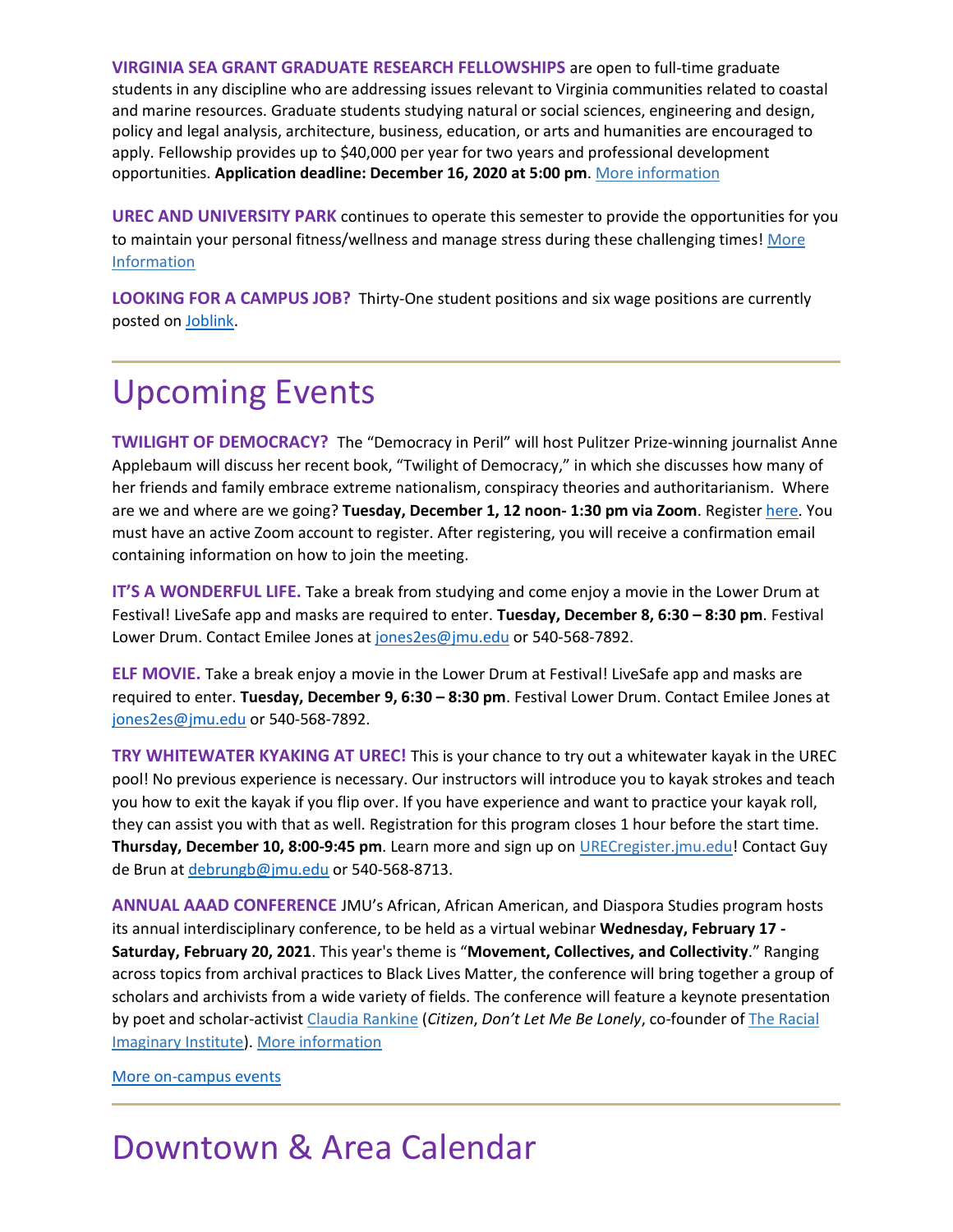When venturing off-campus, JMU students, faculty and staff must take care to continue mask-wearing, social distancing and other safety procedures to STOP the Spread. [Governor Northam announced new](https://www.governor.virginia.gov/newsroom/all-releases/2020/november/headline-861342-en.html)  [measures to contain COVID-19 on November 13.](https://www.governor.virginia.gov/newsroom/all-releases/2020/november/headline-861342-en.html) [Harrisonburg's restrictions were updated on](https://www.harrisonburgva.gov/novel-coronavirus)  [November 18.](https://www.harrisonburgva.gov/novel-coronavirus) Check events in advance as restrictions or cancellations are possible.

**TACKY CHRISTMAS SWEATER WHODUNNIT! Join Jump into Mystery** on **December 5, at 7:00 pm** for a virtual murder mystery evening you will never forget! Everyone will get a character role ahead of time and is encouraged to wear their favorite tacky Christmas sweater! This event will last approx. 2.5 hours and will be played on Zoom. \$20 registration fee[. More information](https://www.visitharrisonburgva.com/event/a-tacky-christmas-sweater-whodunnit-by-jump-into-mystery-12-5-20-700-pm-et/)

### Graduate School Dates & Deadlines

| Withdraw with "W" Grade or Change a Course Credit Option<br>Student will receive a "W" if they withdraw between last day to add/drop and this<br>date. After this date they will receive the grade earned unless other arrangements<br>made with the professor. Withdrawal from a class will not change the tuition charge. | Semester/2 <sup>nd</sup> Block<br>12/09/20          |
|-----------------------------------------------------------------------------------------------------------------------------------------------------------------------------------------------------------------------------------------------------------------------------------------------------------------------------|-----------------------------------------------------|
| <b>Final Exams</b>                                                                                                                                                                                                                                                                                                          | Semester/2 <sup>nd</sup> Block<br>12/11/20-12/18/20 |
| <b>Course Completion Deadline</b>                                                                                                                                                                                                                                                                                           | 12/19/20 at 10 a.m.                                 |
| December Commencement Virtual Ceremony (jmu.edu)                                                                                                                                                                                                                                                                            | 12/18/20 at 7 p.m.                                  |
| Semester and 2nd Block (8W2) Grading Deadline for Faculty                                                                                                                                                                                                                                                                   | 12/21/20 at 3 p.m.                                  |
| See the Office of the Registrar for Winter Session 2021 dates and deadlines                                                                                                                                                                                                                                                 |                                                     |
| See the Office of the Registrar for Spring Semester 2021 dates and deadlines                                                                                                                                                                                                                                                |                                                     |

[More Dates and Deadlines](https://www.jmu.edu/grad/grad-community/index.shtml)

## Tips from TGS (The Graduate School)

**The Student Handbook**. It is the responsibility of every student to know and follow the policies outlined in the JMU [Student Handbook](https://www.jmu.edu/osarp/handbook/index.shtml) along with federal, state, and local laws. Student Handbook

**Graduate Polices.** You are responsible to read and follow the graduate policies set forth in the [Graduate](http://jmu.edu/catalog)  [Catalog.](http://jmu.edu/catalog) Important information regarding degree progress, including rules for successful progression and continuous enrollment are also on the [Graduate School website.](https://www.jmu.edu/grad/current-students/degree-progress/index.shtml) Some temporary policies are currently in force due to COVID-19. [Temporary Policies](https://www.jmu.edu/grad/temporary-graduate-school-policies.shtml)

**Approval of a Thesis or Dissertation Committee.** Students who are completing these sorts of projects must submit a signed approval form to The Graduate School by the second week of the semester in which the student first registers for thesis or dissertation credits. [Approval form](https://www.jmu.edu/grad/_files/CommitteeApprovalForm2017-18.pdf)

**Monitor your Dukes E-Mail account!** Official information is sent to each student's official [Dukes e-mail](http://www.jmu.edu/computing/helpdesk/selfhelp/DukesEmail.shtml)  [account.](http://www.jmu.edu/computing/helpdesk/selfhelp/DukesEmail.shtml) Check your @dukes.jmu.edu e-mail account on a regular basis.

**Monitor [MyMadison!](http://mymadison.jmu.edu/)** The *Student Center* in [MyMadison](http://mymadison.jmu.edu/) is where you will find advising information, register for classes, and where you can view "*To Do Items"* that will keep you on track towards graduation. Use the Student Center to update your mailing address and cell phone number. It is *your responsibility* to maintain accurate contact information. Check your account regularly. Don't miss important information!

**Essential Links:**